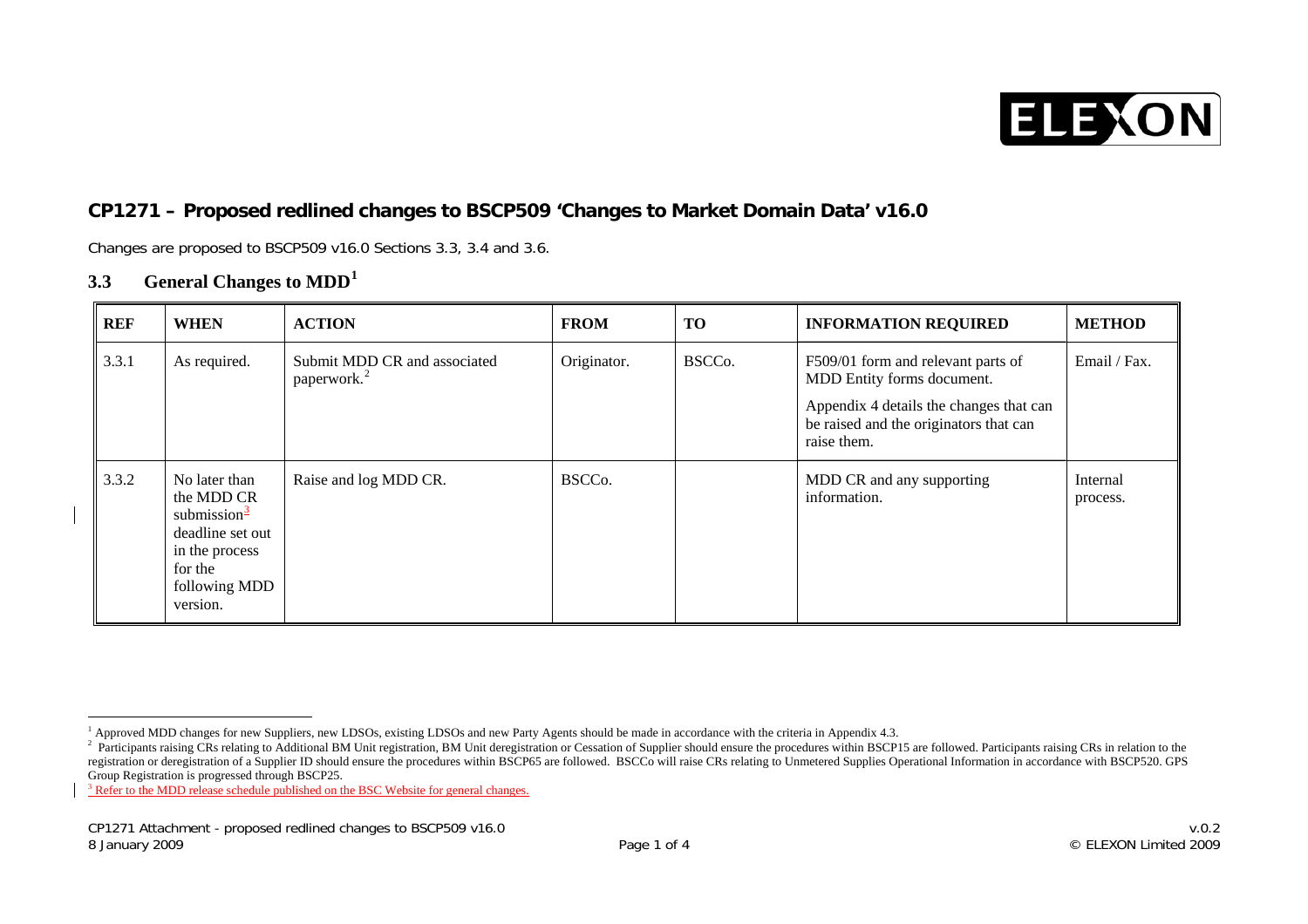| REF   | <b>WHEN</b>                                                | <b>ACTION</b>                                                                                                                                 | <b>FROM</b>         | <b>TO</b> | <b>INFORMATION REQUIRED</b> | <b>METHOD</b> |
|-------|------------------------------------------------------------|-----------------------------------------------------------------------------------------------------------------------------------------------|---------------------|-----------|-----------------------------|---------------|
| 3.3.3 | Following $3.3.2$<br>and if BM Unit<br>change<br>required. | If MDD CR relates to BM Unit(s),<br>liaise with CRA and confirm they have<br>received notification of forthcoming<br>BM Unit(s) registration. | BSCC <sub>0</sub> . | CRA.      | MDD CR.                     | Email / Fax.  |

#### **3.4Agree Implementation, Publication and Release Schedule**

| <b>REF</b> | <b>WHEN</b>                             | <b>ACTION</b>                                                                                                               | <b>FROM</b>         | <b>TO</b>           | <b>INFORMATION REQUIRED</b>                                                            | <b>METHOD</b>                     |
|------------|-----------------------------------------|-----------------------------------------------------------------------------------------------------------------------------|---------------------|---------------------|----------------------------------------------------------------------------------------|-----------------------------------|
| 3.4.1      | Prior to anticipated<br>publish of MDD. | Liaise with SVAA and agree timetable $\frac{4}{3}$ for<br>publish of forthcoming MDD releases.                              | BSCC <sub>o</sub> . | SVAA.               | Proposed timetable of publish and<br>go live dates and <b>PABSVG</b> meeting<br>dates. | Email.                            |
| 3.4.2      | Within 5WD of<br>3.4.1.                 | Provide comments on timetable of<br>forthcoming MDD releases.                                                               | SVAA.               | BSCC <sub>0</sub> . | Comments on proposed<br>forthcoming MDD releases.                                      | Email.                            |
| 3.4.3      | Within 1 WD of<br>3.4.2.                | Address comments from SVAA on<br>forthcoming MDD releases and approve.                                                      | BSCC <sub>o</sub> . |                     |                                                                                        | Internal<br>process.              |
| 3.4.4      | Within 1WD of<br>3.4.3.                 | Notify SVAA of approved MDD releases.                                                                                       | BSCC <sub>o</sub> . | SVAA.               | Agreed timetable for forthcoming<br>MDD releases.                                      | Email.                            |
| 3.4.5      | Once MDD release<br>schedule agreed.    | Issue MDD Circular notifying MPs of future<br>MDD release schedule. Publish MDD<br>Circular on MDD page of the BSC website. | BSCC <sub>o</sub> . | MPs, SVAA.          | <b>MDD</b> Circular.                                                                   | Email.<br>Website<br>publication. |

<span id="page-1-0"></span><sup>&</sup>lt;sup>4</sup> BSCCo will issue a release schedule for general changes to MDD and for new Market Participants and Party Agents. The Change Request submission dates will differ for each type of change, however they will both be included in the same MDD Publish.